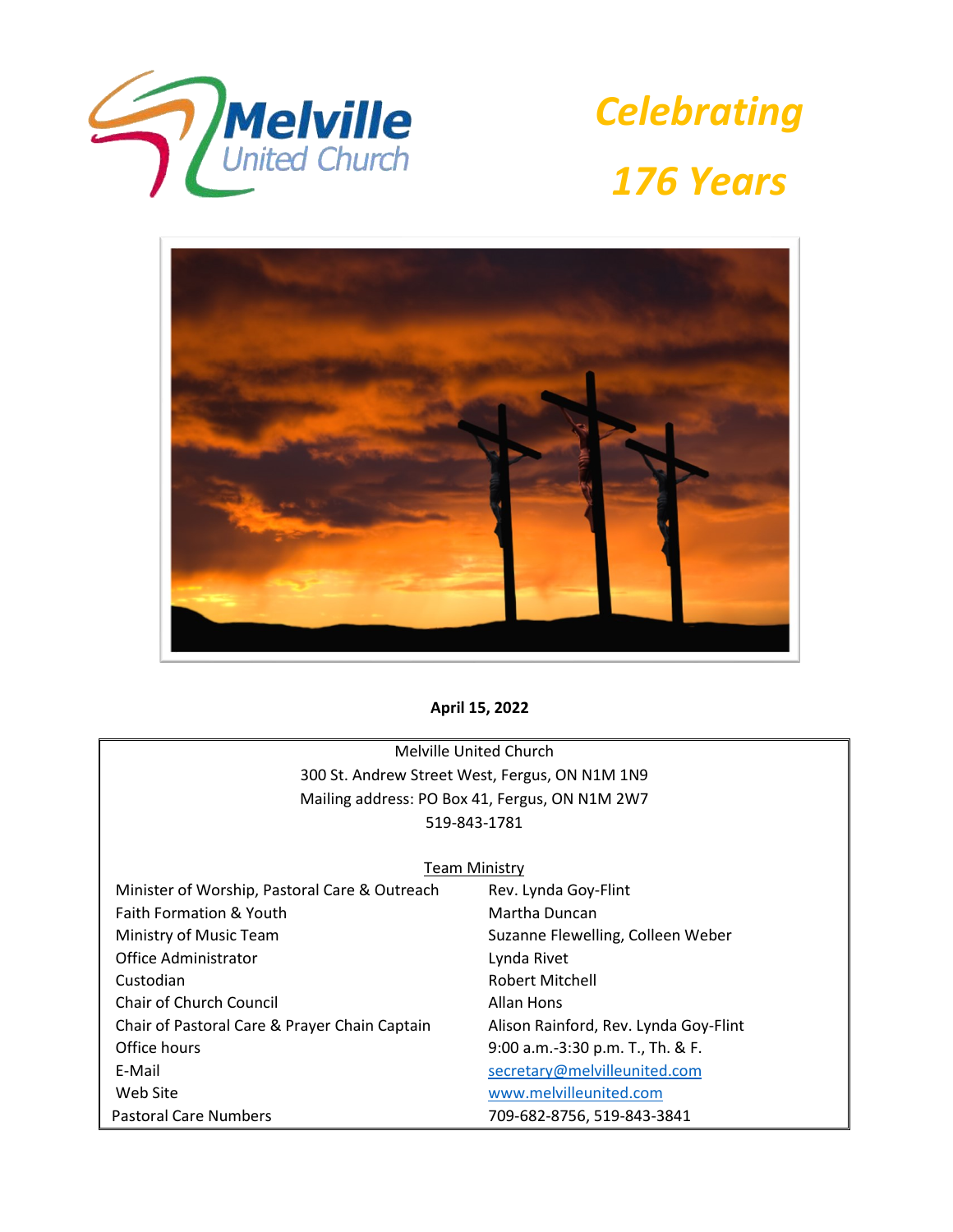## **Melville United Church April 15, 2022 Good Friday**

#### Presiding today - Rev. Lynda Goy-Flint

**\_\_\_\_\_\_\_\_\_\_\_\_\_\_\_\_\_\_\_\_\_\_\_\_\_\_\_\_\_\_\_\_\_\_\_\_\_\_\_\_\_\_\_\_\_\_\_\_\_\_\_\_\_\_\_\_\_\_\_\_\_\_\_\_\_\_\_\_\_\_**

#### **Welcome**

I greet you in the name of Jesus the Christ, the crucified.

*We gather in community today – April 15, 2022 virtually and in person. We will continue to offer both in-person and on-line services with printed copies being distributed to those without internet access who are unable to attend in person. We encourage people to come out to worship in the sanctuary. Double vaccinations, masking and hand sanitizing are all required to ensure the safety of all in attendance, and there is ample space for people to maintain social distancing. For those who are joining us online or by reading, we invite you to have a candle or tea light available.*

*As we gather on this Good Friday, we might wonder why it is called "good." There are various theories. One is that is it actually a corruption of the earlier "God's Friday." Another is that it is "good" as in "holy," and in some cultures, Good Friday is known as Holy Friday. A third is that this bleak and sorrowful Friday is "good" because it is the day when Jesus selflessly gave himself over to death that we might know new life in God.*

#### **Announcements**

#### • **Organ Concert**

To showcase our extensively refurbished organ, on May 14<sup>th</sup>. Several area organists have been invited to share their gift of music. There will be a free will offering in support of Ukraine and The Hub.

## • **Worship at Melville:**

Easter Sunday service is at 11:00am with coffee/tea to follow

• **Broadview Magazine Subscriptions are now due.** The cost remains the same at \$25.00. Please pay your money to Ralph Rainford as soon as possible. Ralph will make himself available after the worship service on Sunday mornings outside the Chapel. Please promote this wonderful magazine to those who do not subscribe. Thank you for your support.

## • **Ukraine Appeal**

The invasion of Ukraine is costing precious lives and creating a humanitarian crisis as people flee to safety. Over a million people, displaced from their homes, are seeking refuge in neighbouring countries. Many have lost friends, loved ones, and property; struggle to meet their basic needs; and face an uncertain future. United Church Mission & Service partners are responding to the rapidly unfolding crisis—visit our website at [https://united-church.ca,](https://united-church.ca/) scroll down to Ukraine Crisis and click on the Act Now button to find out how you can show your support and make a gift.

## • **Round Table on Food Security and Faith**

Held by Zoom on Thursday, April 21<sup>st</sup> at 7pm, hosted by the United Church's Antler River Watershed, Horseshoe Falls, Western Ontario Waterways and Shining Waters Regional Councils. Discover various and diverse food justice ministries in our regions, offer your challenges and celebrations in these ministries, hear from Open Food Network. The link to register: **<https://united-church.zoom.us/meeting/register/tJAtfu6tqjkjHddcBIyH4XGK4JcRqwQyeMKq>**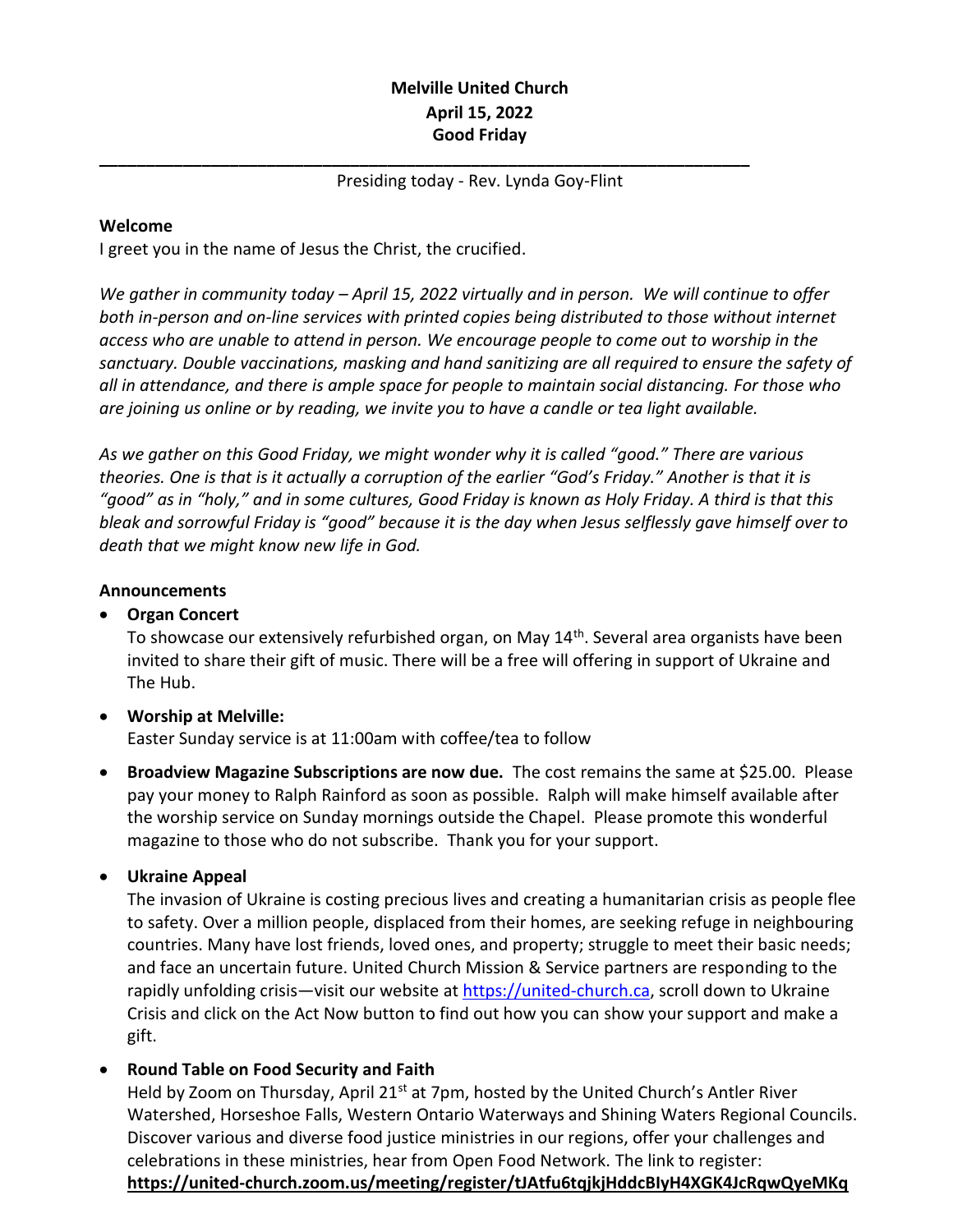- **From the Mission and Discipleship Commission:**
	- Young Adults Together retreat for 19+ years in Fingal ON near St. Thomas from Friday April 29<sup>th</sup> to Sunday May 1<sup>st</sup>. For more information and registration visit [https://wowrcucc.ca](https://wowrcucc.ca/)
	- Camp Menesetung invites you to their "Clean Up Camp" day (pizza lunch provided) in the Goderich area, June 19<sup>th</sup> 9am-4pm. Check the camp's website <https://www.campmenesetung.ca/>
	- Please pray for several other projects funded by our Mission & Service dollars throughout the Region
- **Gifts with Vision** These gifts are perfect for those difficult to buy for people. There's no going out, no standing in line, no wrapping. And you will be helping out those in need near and far. Items address healing and reconciliation, leadership, counter racism, wellness and safe spaces, education, poverty and hunger, the future, Mission & Service. Gifts range from \$5 to \$140. Gifts include food for the north, help build a well, purchasing Covid vaccines for the Global South and East, and much more. You can find the full catalogue at www.giftswithvision.ca.
- We continue to **collect items for the food bank**. A list of the most needed items was sent out, and if you need a printed copy, just let someone on the Social Justice team or Rev. Lynda know, and we will get it to you. In addition to non-perishable food items, the food bank is also looking for personal and feminine hygiene products as well as fresh vegetables, apples and oranges.

## *I invite you to join us now for a time of worship and contemplation.*

**Land Acknowledgement** *Peter Chynoweth, Gathering: Lent/Easter 2022, p.30. Used with permission.* This land on which we gather is the Traditional land of the

Petun, Haudenosaunee, Anishinabewaki, Mississaugas of the Credit First Nation, Odawa and Mississauga people

We worship Creator on this land and acknowledge with respect the thousands of years of ceremony and relationship that are etched in footprint, fire, and faithfulness on the soil and rock that surrounds us.

#### **Prelude in Poem "A Little Easter" by Joyce Rupp**

the quiet streams of melting snow have been a source of awakening, speaking to some deep, inner core that cries out for definitions in hope.

I take to the street, not the sidewalk, moving slowly along the watery story: snowflakes have died under sunshine, and their bodies trickle quietly along.

the terrible question stops my walking: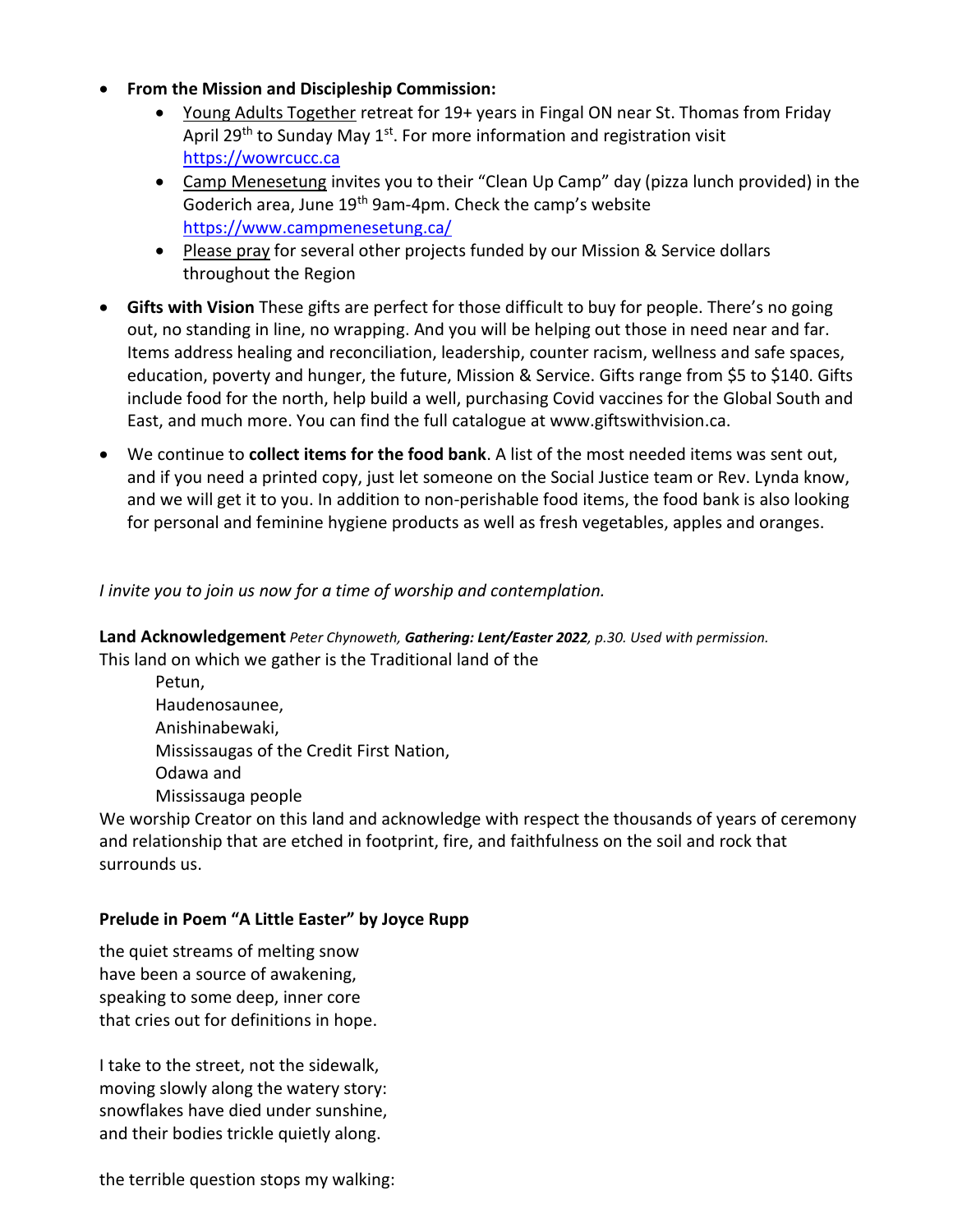why does this death undo my own? why do flickers of life fill my spirit?

I take to the street, slowly uphill, listening to the questions within my soul, listening to the music of the melting.

it's the constancy of the slow-running stream (all night, all day, the journey continues); it's the quietness of the movement (easy to pass by this funeral march of flakes); it's the sureness with which the water runs (the tiny stream is yearning to finally fill earth) thus it is that peace moves in, destroying death-beats of my spirit, conquering all the winter in me.

I breathe Easter before its time, and my question of hope is lifted high, melted into the season of life.

**Call to Worship:** *Leslie Clark, Gathering: Lent/Easter/Pentecost 2011, p.58. Used with permission.*

God be with you.

**And also with you.**

#### **Hymn: O Sacred Head VU 145**

- 1 O sacred head, sore wounded, with grief and shame weighed down; now scornfully surrounded with thorns, thine only crown: how art thou pale with anguish, with sore abuse and scorn; how does that visage languish, which once was bright as morn!
- 2 Thy grief and bitter passion were all for sinners' gain; mine, mine was the transgression, but thine the cruel pain.
	- Lo, here I fall, my Saviour, turn not from me thy face; but look on me with favour,
		- and grant to me thy grace.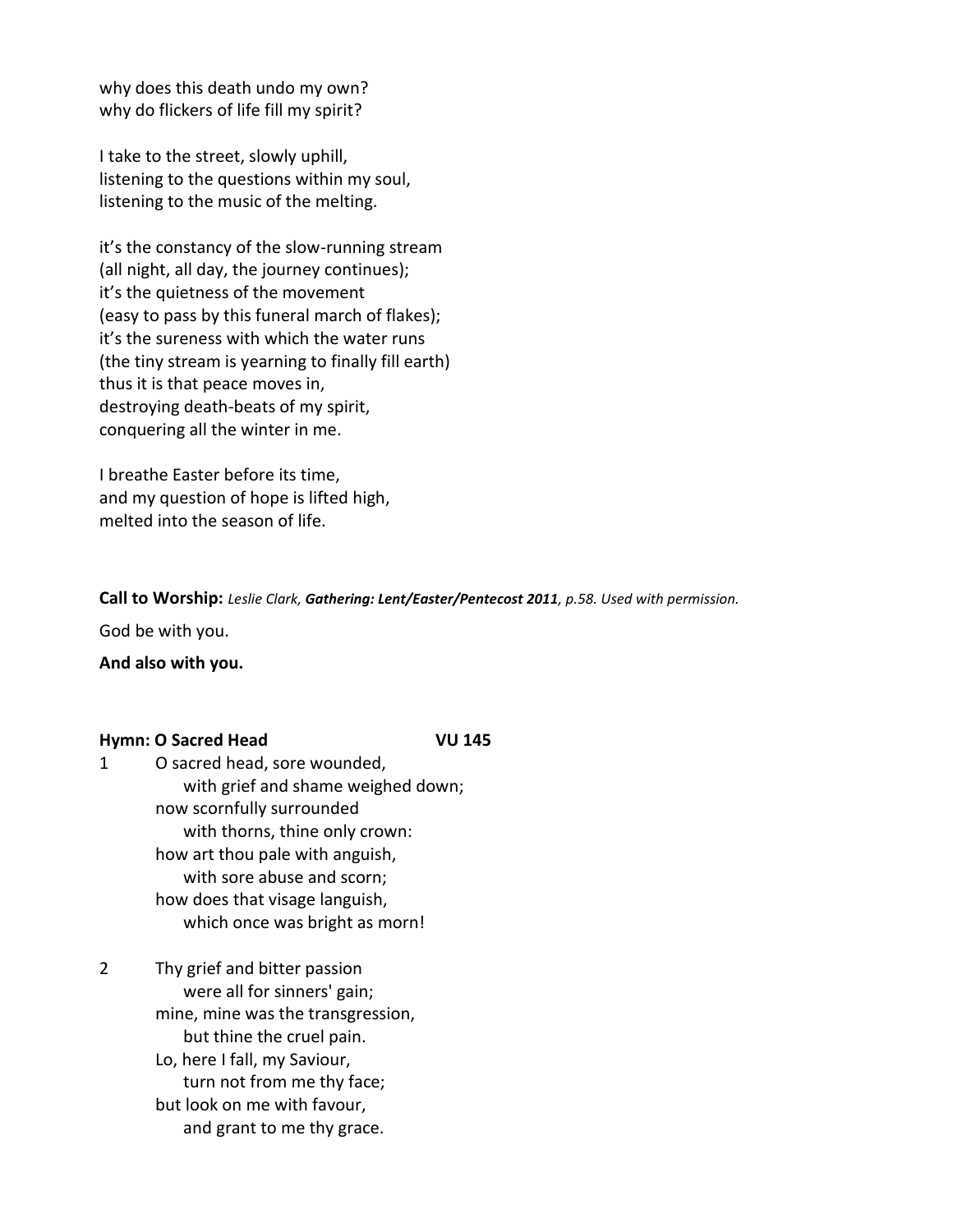3 What language shall I borrow to thank thee, dearest friend, for this thy dying sorrow, thy pity without end? O make me thine forever; and, should I fainting be, Lord, let me never, never outlive my love to thee.

4 Be near when I am dying, O show thy cross to me; and for my succour flying, come, Lord, to set me free. These eyes, new faith receiving, from thee shall not remove, for all who die believing, die safely through thy love.

**Opening Prayer (in unison):** *Ruthanne McLagan, Gathering: Lent/Easter 2022, p.40, alt. Used with permission.*

**Creator, the weight of Good Friday is upon us. We share in your grief as the body of your beloved son is battered, bruised, and buried in the tomb. Not long ago, we shared the joy of Christmas, your gift to us in his birth. Just days ago, we recognized Jesus as our Lord and Saviour as he entered Jerusalem. Today, we mourn with you, Loving Parent, for the death of the physical gift, Jesus of Nazareth, who is now Christ our Saviour. Amen.**

#### **Scripture: Luke 22:24-34** *(The Message)*

**24-26** Within minutes they were bickering over who of them would end up the greatest. But Jesus intervened: "Kings like to throw their weight around and people in authority like to give themselves fancy titles. It's not going to be that way with you. Let the senior among you become like the junior; let the leader act the part of the servant.

**27-30** "Who would you rather be: the one who eats the dinner or the one who serves the dinner? You'd rather eat and be served, right? But I've taken my place among you as the one who serves. And you've stuck with me through thick and thin. Now I confer on you the royal authority my Father conferred on me so you can eat and drink at my table in my kingdom and be strengthened as you take up responsibilities among the congregations of God's people.

**31-32** "Simon, stay on your toes. Satan has tried his best to separate all of you from me, like chaff from wheat. Simon, I've prayed for you in particular that you not give in or give out. When you have come through the time of testing, turn to your companions and give them a fresh start."

**<sup>33</sup>** Peter said, "Master, I'm ready for anything with you. I'd go to jail for you. I'd *die* for you!"

**<sup>34</sup>** Jesus said, "I'm sorry to have to tell you this, Peter, but before the rooster crows you will have three times denied that you know me."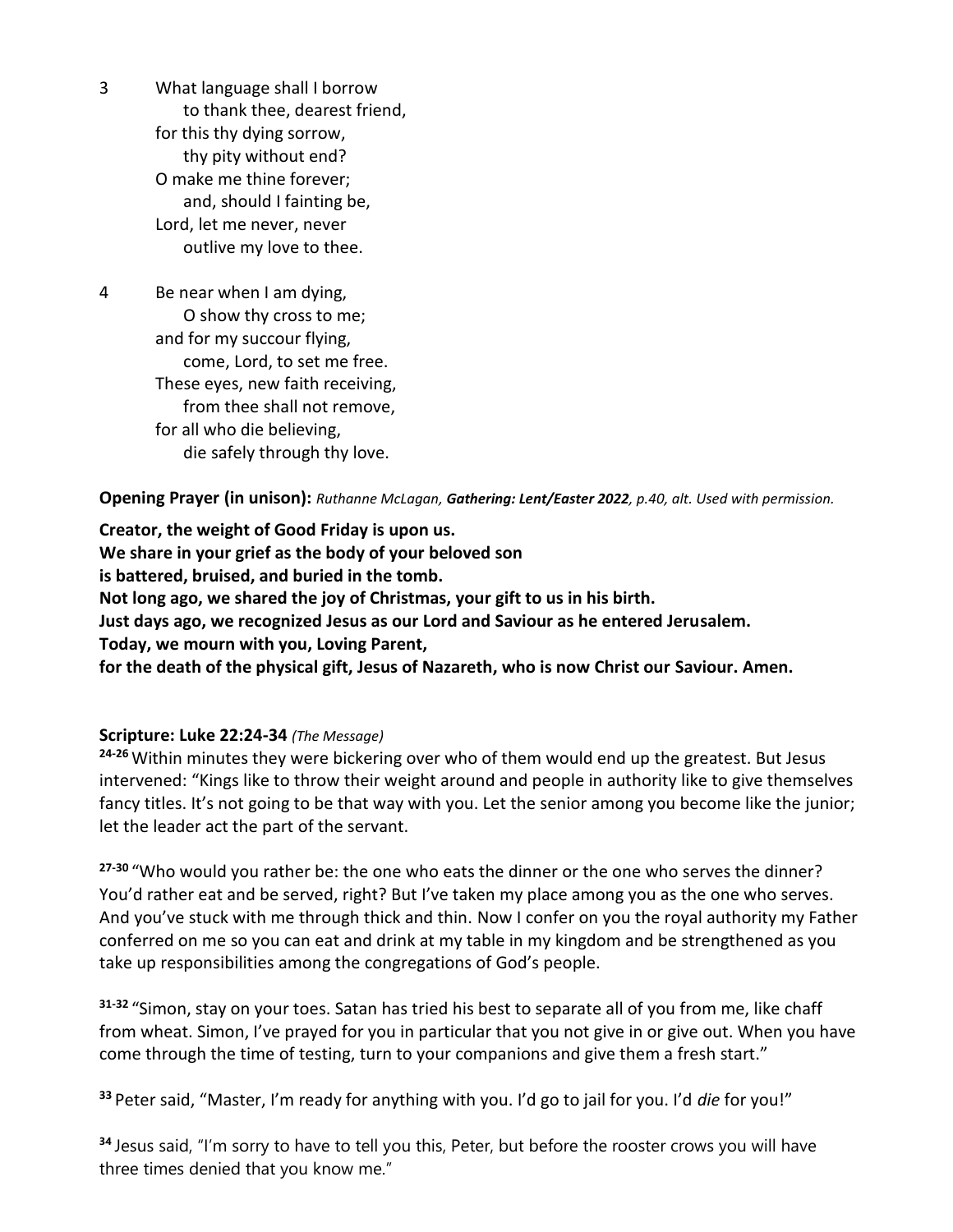**Call to Reconciliation** *Reprinted by permission of Westminster John Knox Press from Feasting on the Word® Worship Companion: Liturgies for Year C, Volume 1. Copyright 2012.*

Since we have a great high priest over the house of God— *Heb. 10:21–23* Jesus Christ our Savior let us approach God with a true heart in full assurance of faith, with our hearts sprinkled clean from an evil conscience and our bodies washed with pure water. **Let us hold fast to the confession of our hope without wavering, for God who has promised is faithful.**

**Prayer of Confession** *David Sparks, Gathering: Lent/Easter/Pentecost 2011, p.37-8. Used with permission.*

Would we have been among those who brought Jesus to the cross? **Like the disciples we find a reason to avoid getting involved if our lifestyle is in danger.** Would we have been among those who brought Jesus to the cross? **Like the Jewish leaders we are suspicious of those who force us to abandon the status quo and consider fresh directions.** Would we have been among those who brought Jesus to the cross? **Like Pilate we are among those who know the faithful way, but are afraid of the consequences of following that way.** Would we have been among those who brought Jesus to the cross? **Like the soldiers we really don't want to be involved in the issues; it isn't our place, our concern.**

Would we have been among those who brought Jesus to the cross? *(time of silent reflection)*

**Words of Assurance** *David Sparks, Gathering: Lent/Easter/Pentecost 2011, p.37-8, alt. Used with permission.*

We find echoes from our own experience in the action and the inaction Of those who brought Jesus to the cross; Those who had the power, and those who were his friends. **We see opportunities to take a different stance and express a different point of view.** God calls us to change. **We embrace God's call!** God's pardon and peace are yours. **Thanks be to God. Amen.**

**Ministry of Music: "Come and Mourn with Me Awhile" by Anna Laura Page** *sung by the Melville United Choir accompanied by Colleen Weber*

#### **Scripture: Luke 22:39-53** *(The Message)*

**39-40** Leaving there, he went, as he so often did, to Mount Olives. The disciples followed him. When they arrived at the place, he said, "Pray that you don't give in to temptation."

**41-44**He pulled away from them about a stone's throw, knelt down, and prayed, "Father, remove this cup from me. But please, not what I want. What do *you* want?" At once an angel from heaven was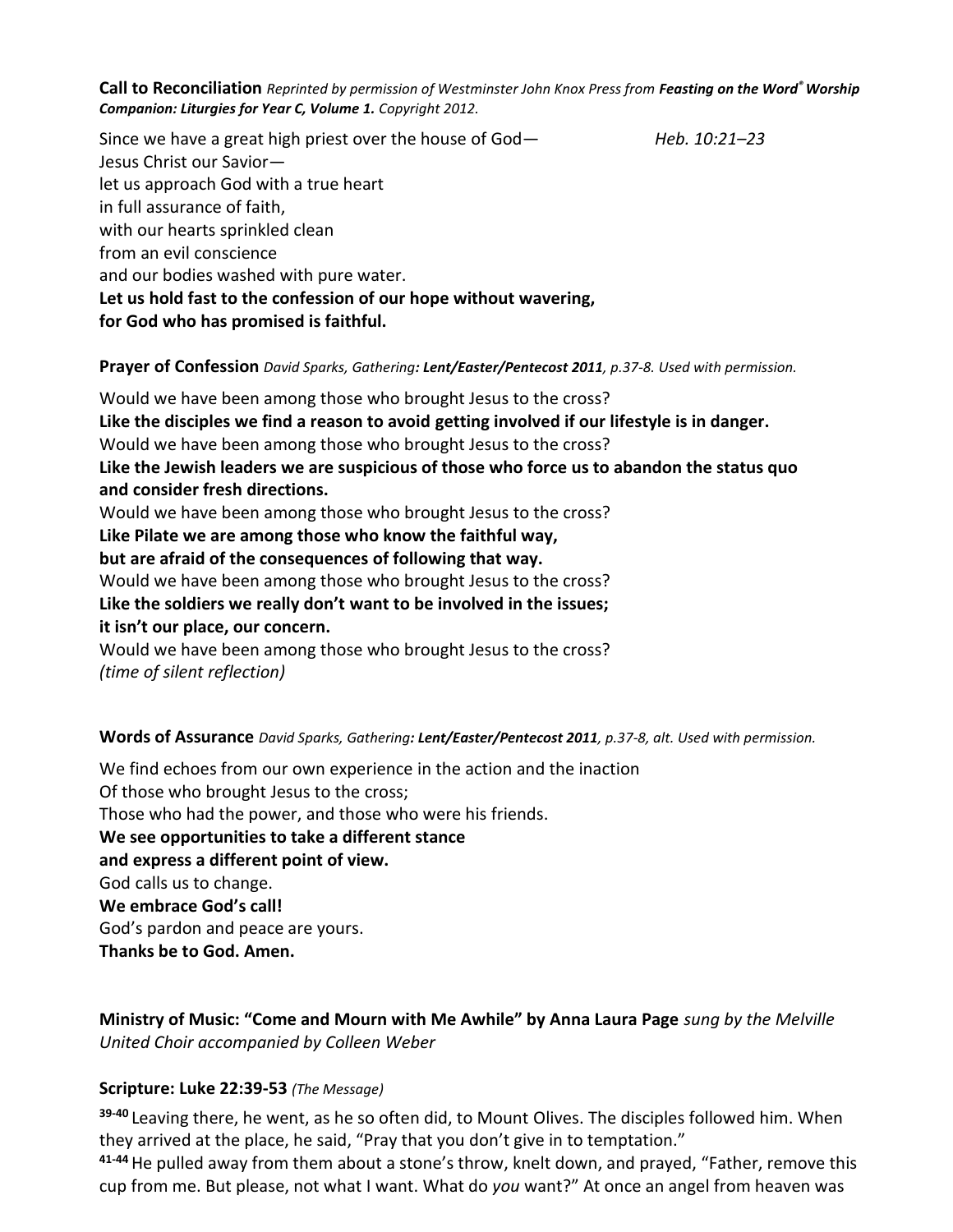at his side, strengthening him. He prayed on all the harder. Sweat, wrung from him like drops of blood, poured off his face.

**45-46**He got up from prayer, went back to the disciples and found them asleep, drugged by grief. He said, "What business do you have sleeping? Get up. Pray so you won't give in to temptation."

**47-48**No sooner were the words out of his mouth than a crowd showed up, Judas, the one from the Twelve, in the lead. He came right up to Jesus to kiss him. Jesus said, "Judas, you would betray the Son of Man with a kiss?"

**49-50** When those with him saw what was happening, they said, "Master, shall we fight?" One of them took a swing at the Chief Priest's servant and cut off his right ear.

**<sup>51</sup>** Jesus said, "Let them be. Even in this." Then, touching the servant's ear, he healed him.

**52-53** Jesus spoke to those who had come—high priests, Temple police, religion leaders: "What is this, jumping me with swords and clubs as if I were a dangerous criminal? Day after day I've been with you in the Temple and you've not so much as lifted a hand against me. But do it your way—it's a dark night, a dark hour."

**Prayer for Courage** *adapted from "Grant Me Peace Prayer" at ConnectUs [https://connectusfund.org/15-inspiring](https://connectusfund.org/15-inspiring-prayers-for-courage)[prayers-for-courage](https://connectusfund.org/15-inspiring-prayers-for-courage)*

Dear God, we have gone against your will

and continued to live in fear of doing what we are supposed to do.

Like the disciples, the Jewish leaders, Pilate,

all those who were involved in placing Jesus on the cross,

fear cripples us.

It causes us anxiety.

Fear and anxiety affect so much of our lives, our relationship with you and our relationships with others.

God, we pray for your strength and courage,

Like that which Jesus showed in his passion and crucifixion.

Your promise is that you are always here with us

and we should not fear anything,

even if we walk through the shadows of the valley of the death.

Grant us the peace to stop letting fear have the upper hand

and to courageously live the way you want us to live.

We pray in Jesus' name. Amen.

# **Hymn: Were You There**

Were you there when the guards came to arrest? Were you there when the guards came to arrest? Oh! Sometimes it causes me to tremble, tremble, tremble. Were you there when the guards came to arrest?

# **Scripture: Luke 22:54-62** *(The Message)*

**54-56** Arresting Jesus, they marched him off and took him into the house of the Chief Priest. Peter followed, but at a safe distance. In the middle of the courtyard some people had started a fire and were sitting around it, trying to keep warm. One of the serving maids sitting at the fire noticed him, then took a second look and said, "This man was with him!"

**<sup>57</sup>**He denied it, "Woman, I don't even know him."

**<sup>58</sup>** A short time later, someone else noticed him and said, "You're one of them."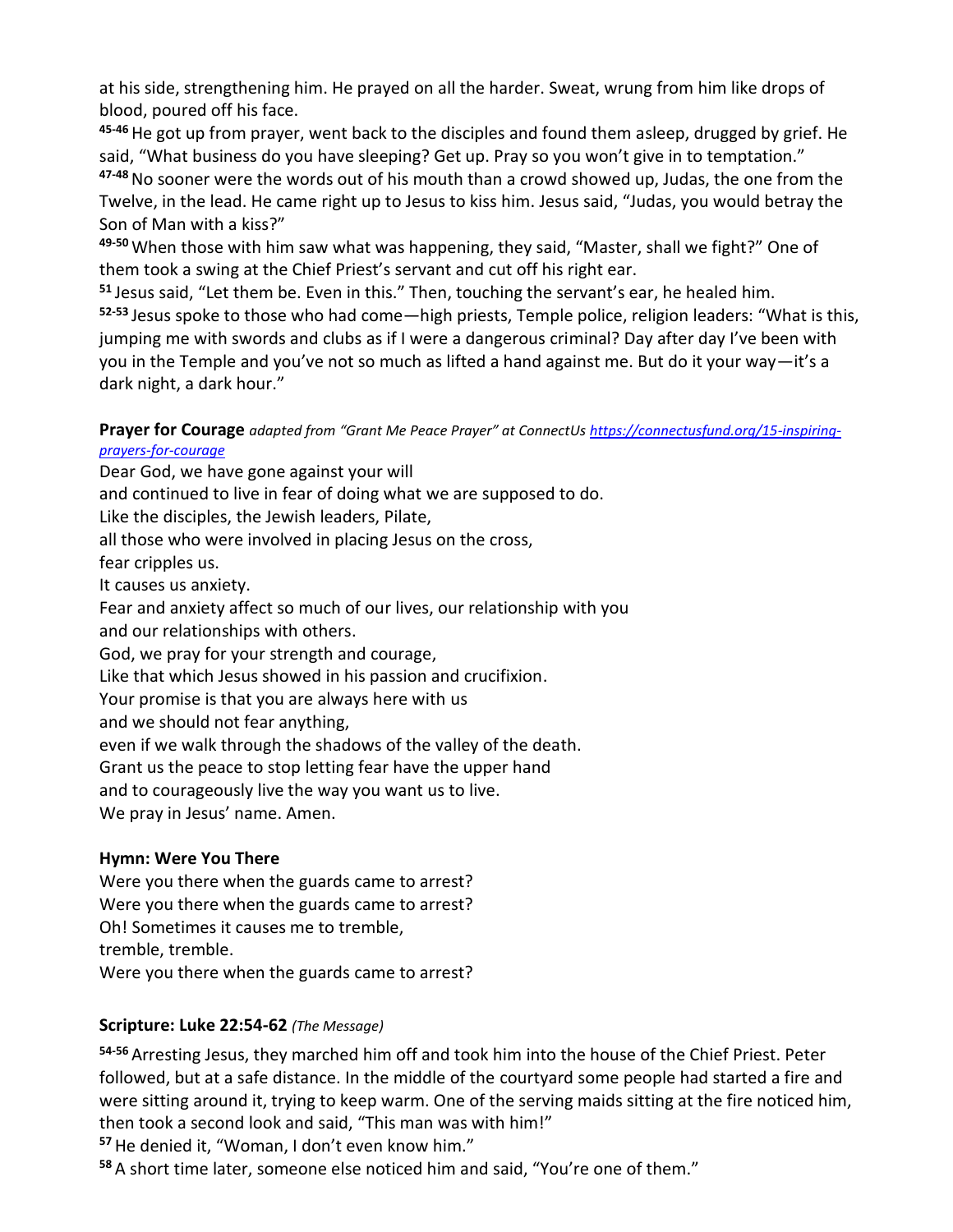But Peter denied it: "Man, I am not."

**<sup>59</sup>** About an hour later, someone else spoke up, really adamant: "He's got to have been with him! He's got 'Galilean' written all over him."

**60-62** Peter said, "Man, I don't know what you're talking about." At that very moment, the last word hardly off his lips, a rooster crowed. Just then, the Master turned and looked at Peter. Peter remembered what the Master had said to him: "Before the rooster crows, you will deny me three times." He went out and cried and cried and cried.

**Prayer for Those in Need of Grace** *adapted from Learn Religions: Prayers for Grace*

*[https://www.learnreligions.com/prayer-for-gods-grace-](https://www.learnreligions.com/prayer-for-gods-grace-712164#:~:text=Lord%2C%20I%20ask%20that%20you,so%20need%20in%20their%20lives)*

*[712164#:~:text=Lord%2C%20I%20ask%20that%20you,so%20need%20in%20their%20lives.](https://www.learnreligions.com/prayer-for-gods-grace-712164#:~:text=Lord%2C%20I%20ask%20that%20you,so%20need%20in%20their%20lives)*

Gracious God,

we know you are merciful,

and that you extend grace and mercy in spite of behaviour,

in spite of sins.

In your goodness God, you come to all those that need you.

Sometimes we commit sin knowing it is sin.

We are human, and we know that is not an excuse,

but you have told us and shown us that your love is unconditional, unending,

despite, and perhaps because of, our human nature.

For all the people and all the times that we trust to our own feeble strength,

rather than admitting, even to ourselves, our weakness,

we pray for your grace.

There are many times when people pull away from you,

when temptations and distractions are too persistent to resist

and when people are broken by harm that comes to body, mind and spirit.

We pray for strength for all in need to get through each day, each challenging situation.

We pray also for ourselves for the strength to be honest, supportive, nurturing and caring,

So that we too can be an instrument of your grace.

We pray this in the name of your beloved son Jesus. Amen.

# **Hymn: Were You There**

Were you there when Peter first denied the Lord? Were you there when Peter first denied the Lord? Oh! Sometimes it causes me to tremble, tremble, tremble. Were you there when Peter first denied the Lord?

# **Scripture: Luke 22:63-71** *(The Message)*

**63-65** The men in charge of Jesus began poking fun at him, slapping him around. They put a blindfold on him and taunted, "Who hit you that time?" They were having a grand time with him. **66-67** When it was morning, the religious leaders of the people and the high priests and scholars all got together and brought him before their High Council. They said, "Are you the Messiah?" **67-69**He answered, "If I said yes, you wouldn't believe me. If I asked what you meant by your question, you wouldn't answer me. So here's what I have to say: From here on the Son of Man takes his place at God's right hand, the place of power."

**<sup>70</sup>** They all said, "So you admit your claim to be the Son of God?"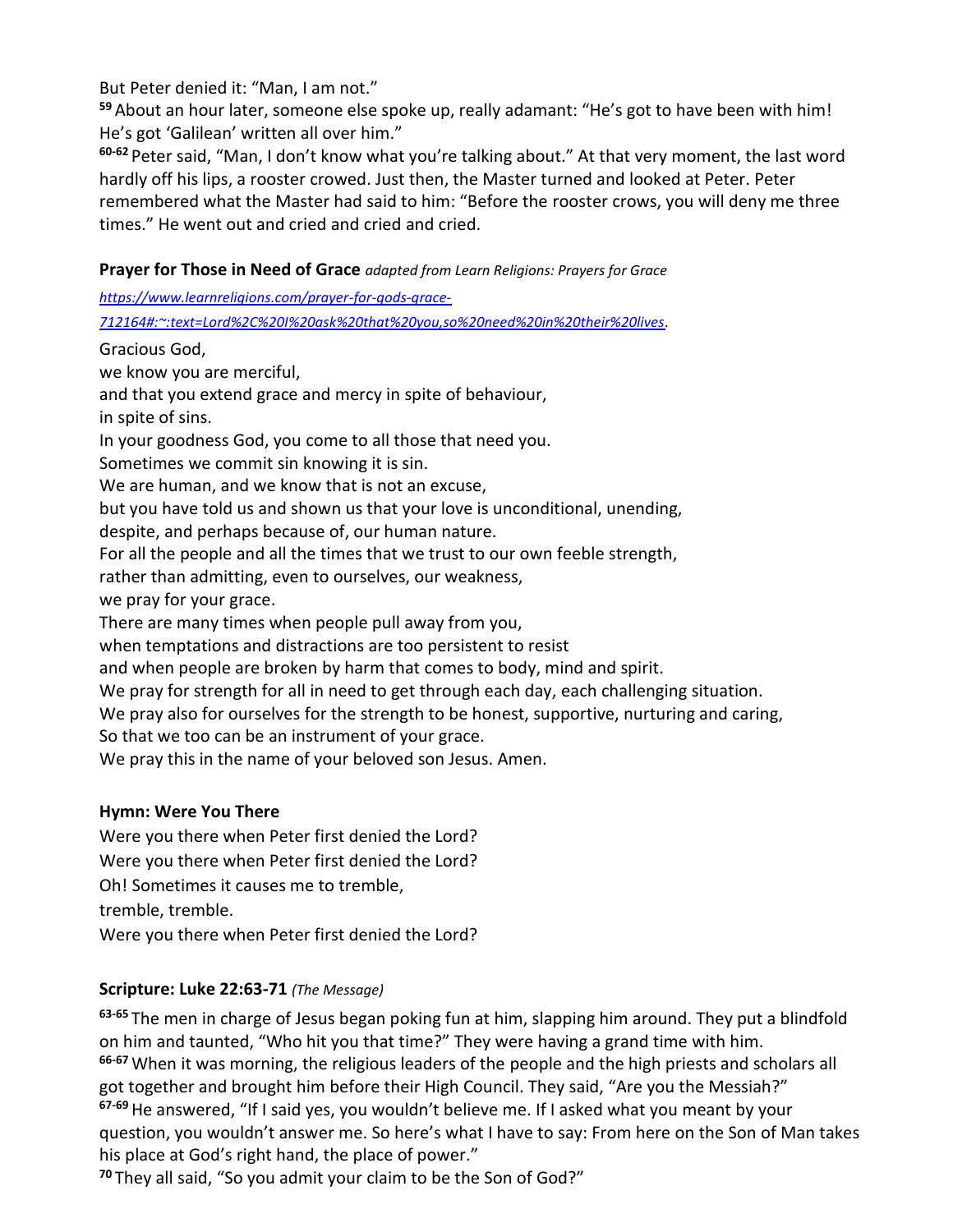"You're the ones who keep saying it," he said.

**<sup>71</sup>** But they had made up their minds, "Why do we need any more evidence? We've all heard him as good as say it himself."

# **Prayer for Justice** *David Sparks, Gathering: Lent/Easter/Pentecost 2011, p.38, alt. Used with permission.* **Crucified,**

Because they have been driven from their home

And have ended up in a refugee camp.

# **Crucified,**

Because they are not afraid to speak out against Racist remarks in a local community group.

# **Crucified,**

Because they choose to write letters to support political prisoners rather than go to a party. **Crucified…**

*(time of silent reflection)*

**You are one with the crucified, Loving God;**

## **We will be too.**

## **Crucified,**

Because they are old, powerless, and cannot speak up for themselves.

# **Crucified,**

Because they are young, powerless, and no one will listen to them.

# **Crucified,**

Because they are sick, depressed, and cannot explain themselves to the doctor.

# *(time of silent reflection)*

# **You are one with the crucified, Loving God;**

## **We will be too.**

# **Crucified,**

Because their love of a loved one leaves them despairing and their friends do not understand

# **Crucified,**

Because they have heard God's call to follow Jesus, but the can find no encouragement.

# **Crucified,**

Because they speak up for local outreach and mission and get no response.

# **Crucified,**

*(time of silent reflection)*

**You are one with the crucified, Loving God;**

# **We will be too.**

**Crucified,**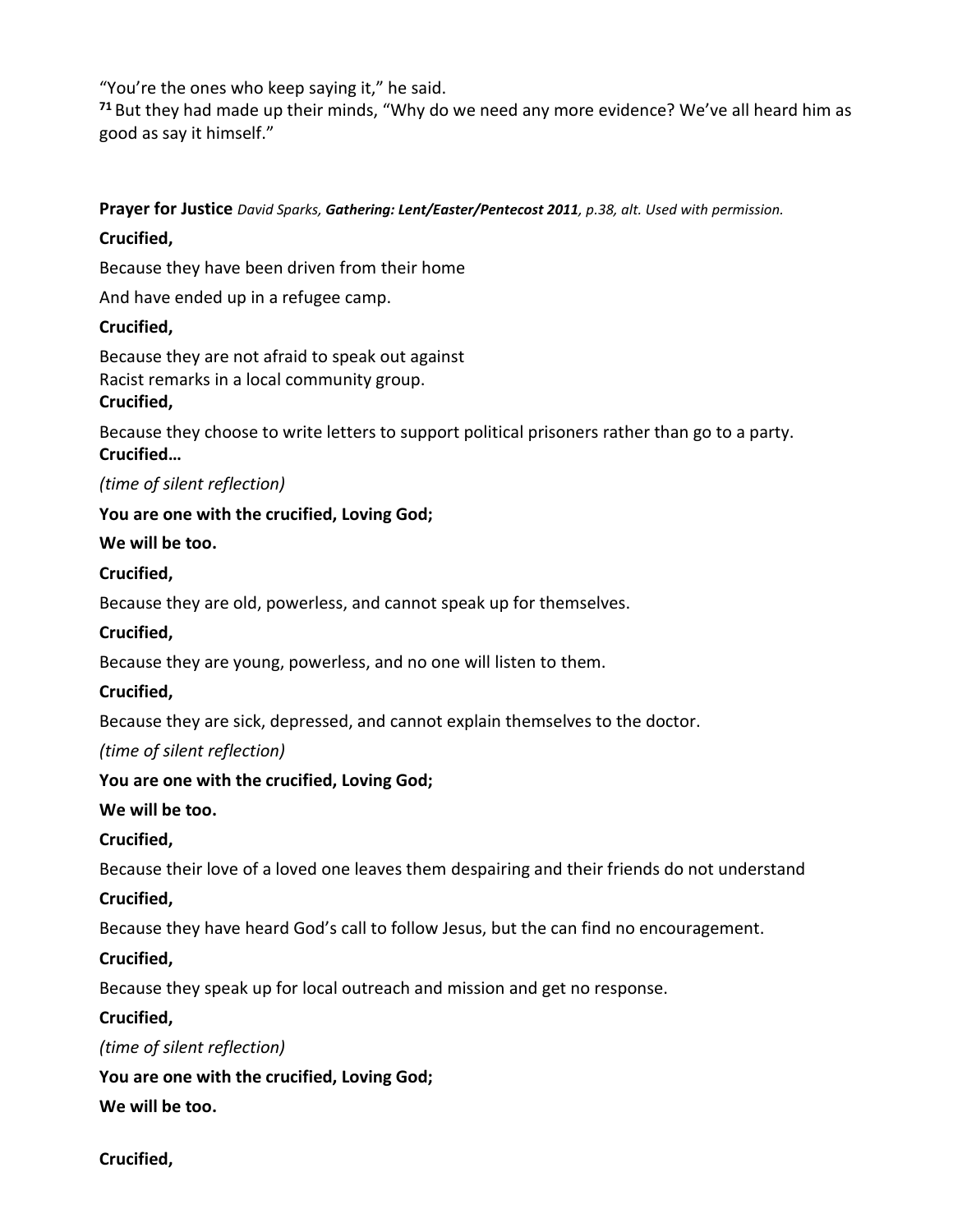Because we want to follow a new life's direction and those close to us can only speak of problems.

#### **Crucified,**

Because we speak out against a local issue and are told to keep our opinions to ourselves.

#### **Crucified,**

Because we try to bring resolution to a conflict in the family circle and are advised to mind our own business.

*(time of silent reflection)* **You are one with the crucified, Loving God; You will be with us as well.**

| Lord's Prayer                                                               | Our Father who art in heaven, hallowed be thy name.                        |  |
|-----------------------------------------------------------------------------|----------------------------------------------------------------------------|--|
|                                                                             | Thy kin-dom come, thy will be done, on earth as it is in heaven.           |  |
|                                                                             | Give us this day our daily bread,                                          |  |
| And forgive us our trespasses, as we forgive those who trespass against us. |                                                                            |  |
|                                                                             | And lead us not into temptation, but deliver us from evil:                 |  |
|                                                                             | For thine is the kin-dom, the power, and the glory forever and ever. Amen. |  |

#### **Hymn: Were You There**

Were you there when they decreed that he should die? Were you there when they decreed that he should die? Oh! Sometimes it causes me to tremble, tremble, tremble. Were you there when they decreed that he should die?

## **Scripture: Luke 23:1-25** *(The Message)*

 $1-2$  Then they all took Jesus to Pilate and began to bring up charges against him. They said, "We found this man undermining our law and order, forbidding taxes to be paid to Caesar, setting himself up as Messiah-King."

<sup>3</sup> Pilate asked him, "Is this true that you're 'King of the Jews'?" "Those are your words, not mine," Jesus replied.

<sup>4</sup> Pilate told the high priests and the accompanying crowd, "I find nothing wrong here. He seems harmless enough to me."

<sup>5</sup> But they were vehement. "He's stirring up unrest among the people with his teaching, disturbing the peace everywhere, starting in Galilee and now all through Judea. He's a dangerous man, endangering the peace."

 $6-7$  When Pilate heard that, he asked, "So, he's a Galilean?" Realizing that he properly came under Herod's jurisdiction, he passed the buck to Herod, who just happened to be in Jerusalem for a few days.

8-10 Herod was delighted when Jesus showed up. He had wanted for a long time to see him, he'd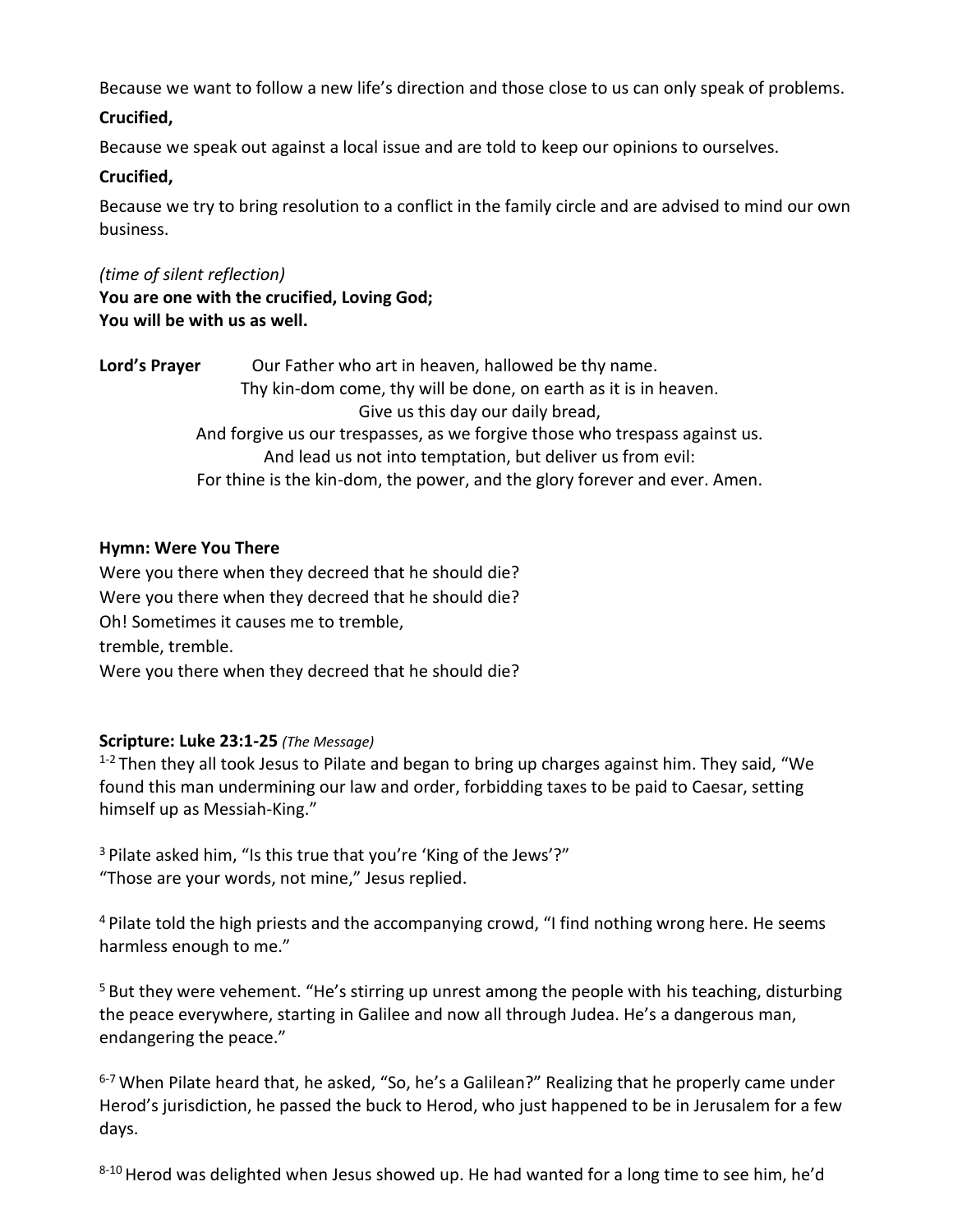heard so much about him. He hoped to see him do something spectacular. He peppered him with questions. Jesus didn't answer—not one word. But the high priests and religion scholars were right there, saying their piece, strident and shrill in their accusations.

11-12 Mightily offended, Herod turned on Jesus. His soldiers joined in, taunting and jeering. Then they dressed him up in an elaborate king costume and sent him back to Pilate. That day Herod and Pilate became thick as thieves. Always before they had kept their distance.

 $13-16$  Then Pilate called in the high priests, rulers, and the others and said, "You brought this man to me as a disturber of the peace. I examined him in front of all of you and found there was nothing to your charge. And neither did Herod, for he has sent him back here with a clean bill of health. It's clear that he's done nothing wrong, let alone anything deserving death. I'm going to warn him to watch his step and let him go."

<sup>18-20</sup> At that, the crowd went wild: "Kill him! Give us Barabbas!" (Barabbas had been thrown in prison for starting a riot in the city and for murder.) Pilate still wanted to let Jesus go, and so spoke out again.

 $21$  But they kept shouting back, "Crucify! Crucify him!"

 $22$  He tried a third time. "But for what crime? I've found nothing in him deserving death. I'm going to warn him to watch his step and let him go."

23-25 But they kept at it, a shouting mob, demanding that he be crucified. And finally they shouted him down. Pilate caved in and gave them what they wanted. He released the man thrown in prison for rioting and murder, and gave them Jesus to do whatever they wanted.

**Prayer for Those in Leadership** *adapted from Connect Us: 6 Good Prayers for Leadership Guidance <https://connectusfund.org/6-good-prayers-for-leadership-guidance>*

Empowering God,

there are so many people who take on positions of leadership,

in communities, regions, nations, policy, business, institutions, academia, the church.

We pray that you will give every leader strength

so they do not grow weary in their leadership role.

Sometimes the tasks may seem overwhelming and exhausting.

We pray that every leader know that they do not lead alone,

that they do not need to rely on themselves,

but have your presence and power with them to guide them in all they do.

As leaders lead in the many various ways,

we pray that they will not do it selfishly, for personal ambition or vain conceit,

but that they will look to the interests of others and especially those they lead.

We pray that leaders realize that leading is really a task that requires them to serve.

We pray that you would instill the humility for leaders to lead by service.

We ask all this in the name of Jesus, your high priest who humbly leads people to you. Amen.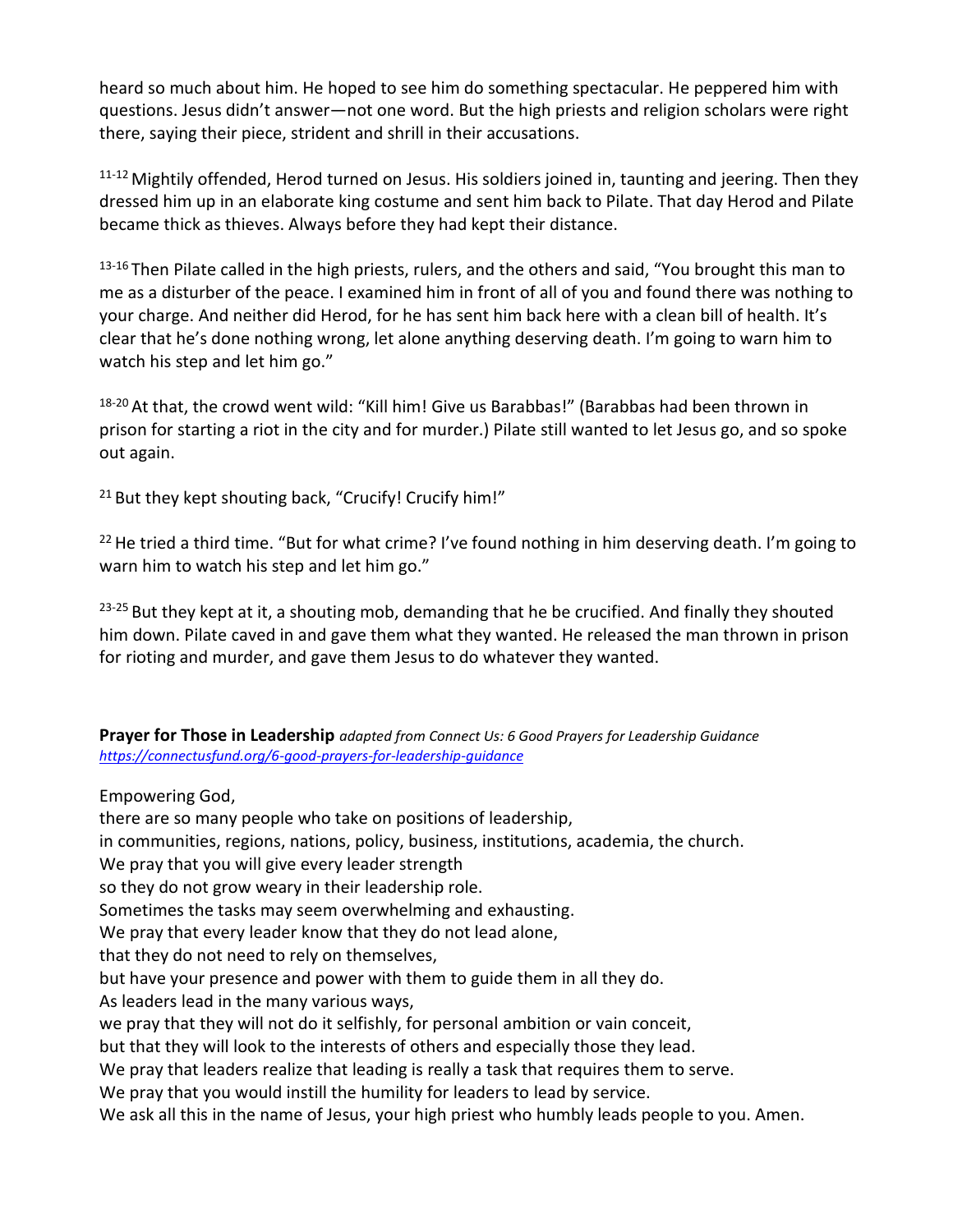#### **Hymn: Were You There**

Were you there when they shouted "Crucify"? Were you there when they shouted "Crucify"? Oh! Sometimes it causes me to tremble, tremble, tremble. Were you there when they shouted "Crucify"?

#### **Scripture: Luke 23:26-43** *(The Message)*

**26-31** As they led him off, they made Simon, a man from Cyrene who happened to be coming in from the countryside, carry the cross behind Jesus. A huge crowd of people followed, along with women weeping and carrying on. At one point Jesus turned to the women and said, "Daughters of Jerusalem, don't cry for me. Cry for yourselves and for your children. The time is coming when they'll say, 'Lucky the women who never conceived! Lucky the wombs that never gave birth! Lucky the breasts that never gave milk!' Then they'll start calling to the mountains, 'Fall down on us!' calling to the hills, 'Cover us up!' If people do these things to a live, green tree, can you imagine what they'll do with deadwood?"

**<sup>32</sup>** Two others, both criminals, were taken along with him for execution.

**<sup>33</sup>** When they got to the place called Skull Hill, they crucified him, along with the criminals, one on his right, the other on his left.

**34-35** Jesus prayed, "Father, forgive them; they don't know what they're doing." Dividing up his clothes, they threw dice for them. The people stood there staring at Jesus, and the ringleaders made faces, taunting, "He saved others. Let's see him save himself! The Messiah of God—ha! The Chosen—ha!"

**36-37** The soldiers also came up and poked fun at him, making a game of it. They toasted him with sour wine: "So you're King of the Jews! Save yourself!"

**<sup>38</sup>** Printed over him was a sign: THIS IS THE KING OF THE JEWS.

**<sup>39</sup>**One of the criminals hanging alongside cursed him: "Some Messiah you are! Save yourself! Save us!"

**40-41** But the other one made him shut up: "Have you no fear of God? You're getting the same as him. We deserve this, but not him—he did nothing to deserve this."

**<sup>42</sup>** Then he said, "Jesus, remember me when you enter your kingdom."

**43**He said, "Don't worry, I will. Today you will join me in paradise."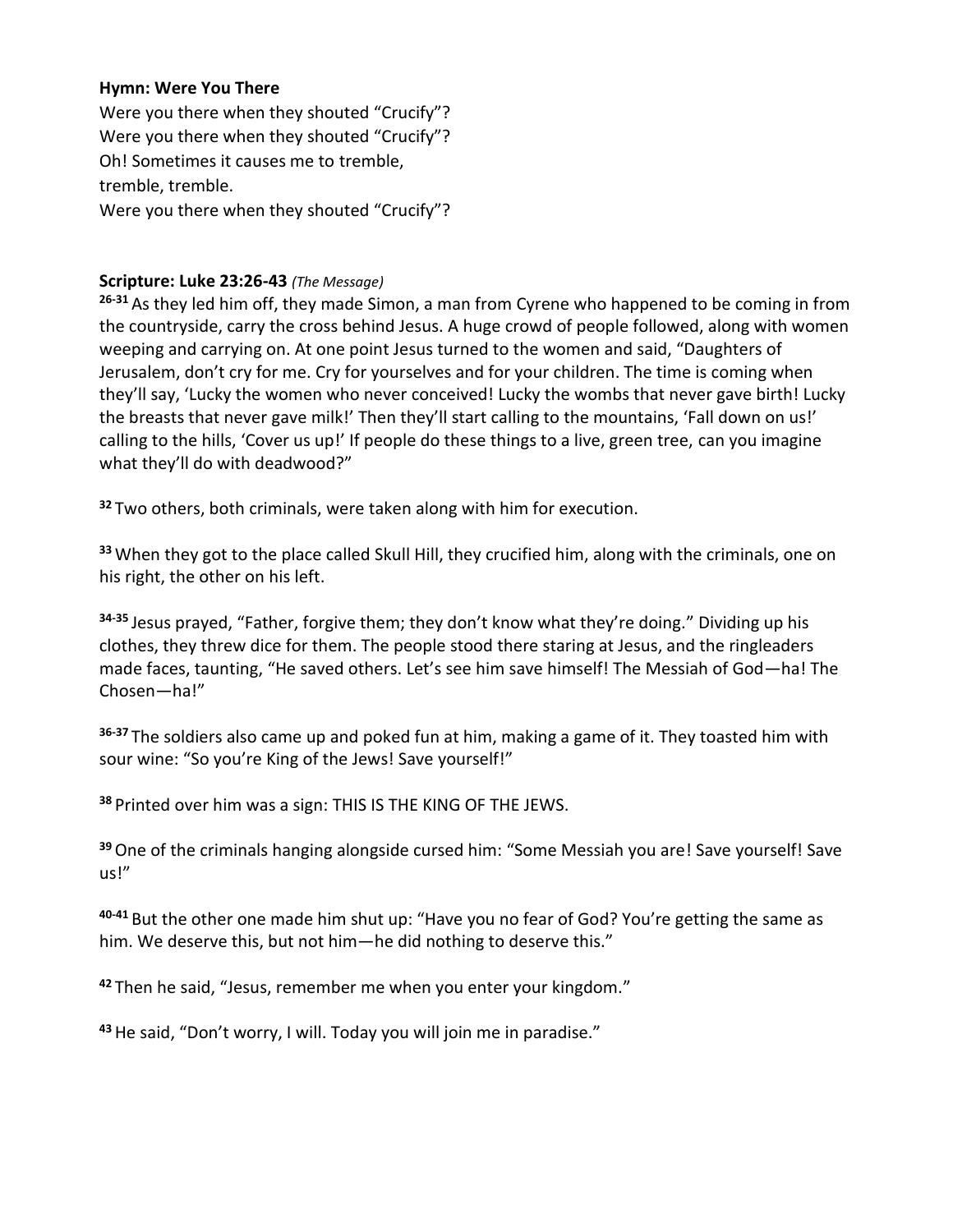**Prayer for Those in Grief** *adapted from Crosswalk.com: 5 Beautiful Prayers for a Friend Who Is Grieving <https://www.crosswalk.com/faith/prayer/beautiful-prayers-for-a-friend-who-is-grieving.html>*

Loving and compassionate God, This day we lift up those in grief.

We think of those who are mourning the loss of a loved one. Thank you for your promise to walk with and even carry each one as they travel through the shadows of grief. Protect their hearts and minds, that even when emotions in and around them run high, the peace you give to those grieving would overflow onto those nearby. We think of those who have suffered a job loss.

We pray, O God, that you would meet them in the difficult,

even scary place in which they find themselves,

for you are their shelter in the storm.

Help them release any feelings of shock, anger or confusion.

As you know each one's needs, we pray that each would turn to you to supply everything they lack,

and to grow in trust as they see your response.

Grant emotional support, through quiet time with you and through family and friends.

Help people who have lost employment understand

that their identity does not come from a job, that work does not define them.

Reassure them that they are each valuable to you, and deeply loved,

just as they are at this moment.

We think of those whose marriage is ending.

Every breakdown of relationship is a painful situation that affects so many people.

We pray that you would cover and provide for those whose marriage is ending,

and also family and friends who are impacted by this change as well.

As the spouses separate, be the balm that their hearts need now.

When they feel regretful or angry, bring your soothing touch.

As they mourn, keep them from despair.

If loneliness becomes too great, break its grip.

Please help each to know the care and kindness of others, and to care for themselves.

Reassure them that even though their marriage has ended, they never have to fear being separated from you.

We think of those whose nests have become empty.

There can be much richness in families, and often a strong bond between parents and children.

Parents may have invested themselves in their children's lives, raising and caring for them,

and now must watch as their children step out on their own.

The pain of separation may be intense.

We pray that you would help parents navigate all the emotions that arise

as their children move into lives of their own.

Help them not to fall into sadness but look back with fondness on that period of their lives.

As a new season of life begins, reassure parents that even as their roles shift,

their position as parent will never change,

and they will continue to be needed in the lives of their children.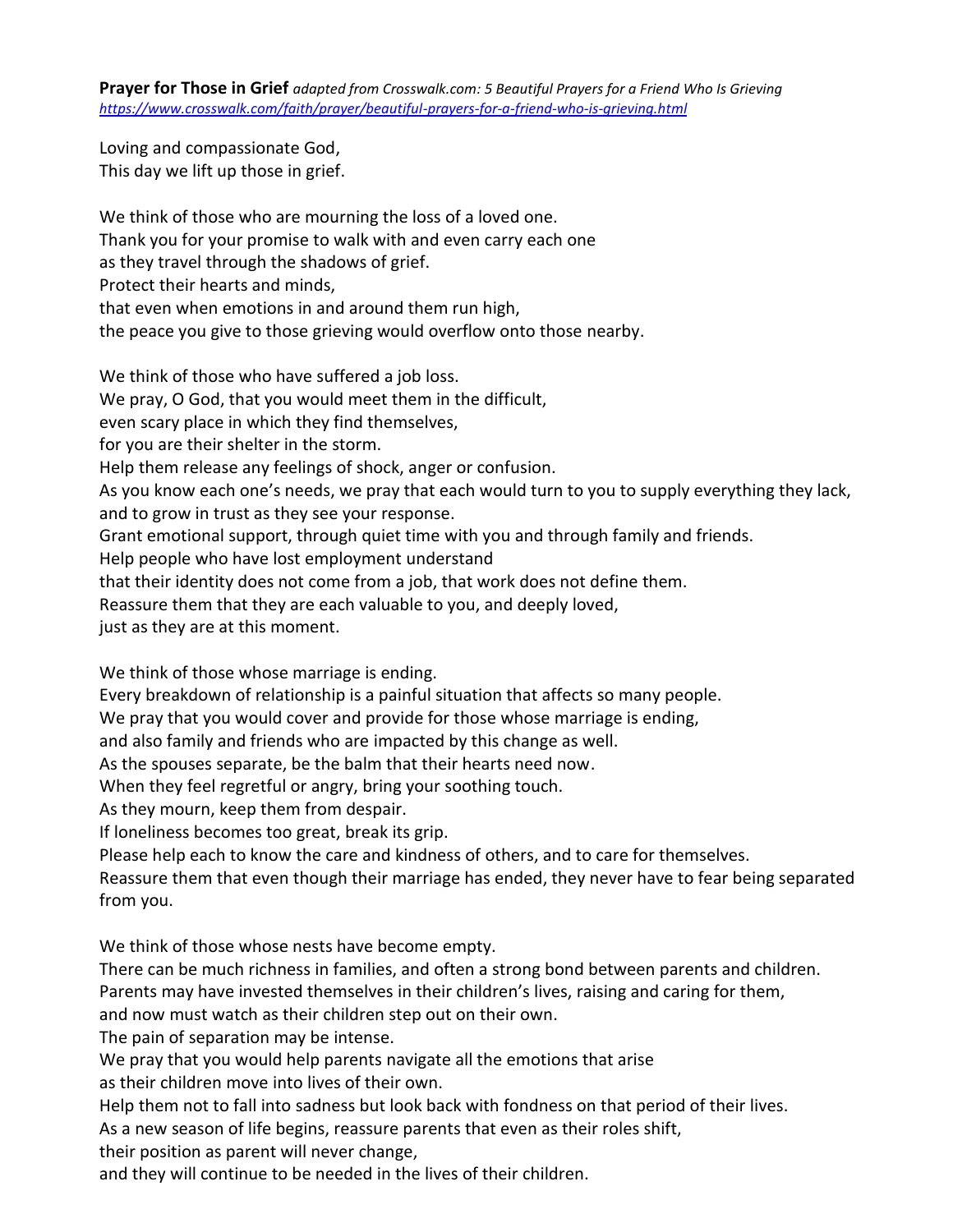We think of those whose dreams have been delayed or lost. Thank you that we are each beautifully and wonderfully made, with abilities and talents that you call us to us. But sometimes we make plans that, for whatever reason don't work out as we'd imagined. Scripture tells us that your ways are not our ways, and that we see in a mirror only dimly, so help those disappointed with the turns their lives have taken to turn to you and lean on you as confidant and comforter. Help them to let go of their dream for the moment. Help them to discern your will and vision for their life. Help them, and us all, to bring glory to you by the use of our gifts, and teach us patience as we wait for your timing. Provide supportive friends and wise counsellors to guard each one's steps.

Loving God, for all who are grieving we pray for your peace. In Jesus' name we pray. Amen.

#### **Hymn: Were You There**

Were you there when they crucified my Lord? Were you there when they crucified my Lord? Oh! Sometimes it causes me to tremble, tremble, tremble. Were you there when they crucified my Lord?

#### **Scripture: Luke 23:44-56** *(The Message)*

**44-46** By now it was noon. The whole earth became dark, the darkness lasting three hours—a total blackout. The Temple curtain split right down the middle. Jesus called loudly, "Father, I place my life in your hands!" Then he breathed his last.

\* \* \*

**<sup>47</sup>** When the captain there saw what happened, he honored God: "This man was innocent! A good man, and innocent!"

**48-49** All who had come around as spectators to watch the show, when they saw what actually happened, were overcome with grief and headed home. Those who knew Jesus well, along with the women who had followed him from Galilee, stood at a respectful distance and kept vigil.

**50-54** There was a man by the name of Joseph, a member of the Jewish High Council, a man of good heart and good character. He had not gone along with the plans and actions of the council. His hometown was the Jewish village of Arimathea. He lived in alert expectation of the kingdom of God. He went to Pilate and asked for the body of Jesus. Taking him down, he wrapped him in a linen shroud and placed him in a tomb chiseled into the rock, a tomb never yet used. It was the day before Sabbath, the Sabbath just about to begin.

**55-56** The women who had been companions of Jesus from Galilee followed along. They saw the tomb where Jesus' body was placed. Then they went back to prepare burial spices and perfumes. They rested quietly on the Sabbath, as commanded.